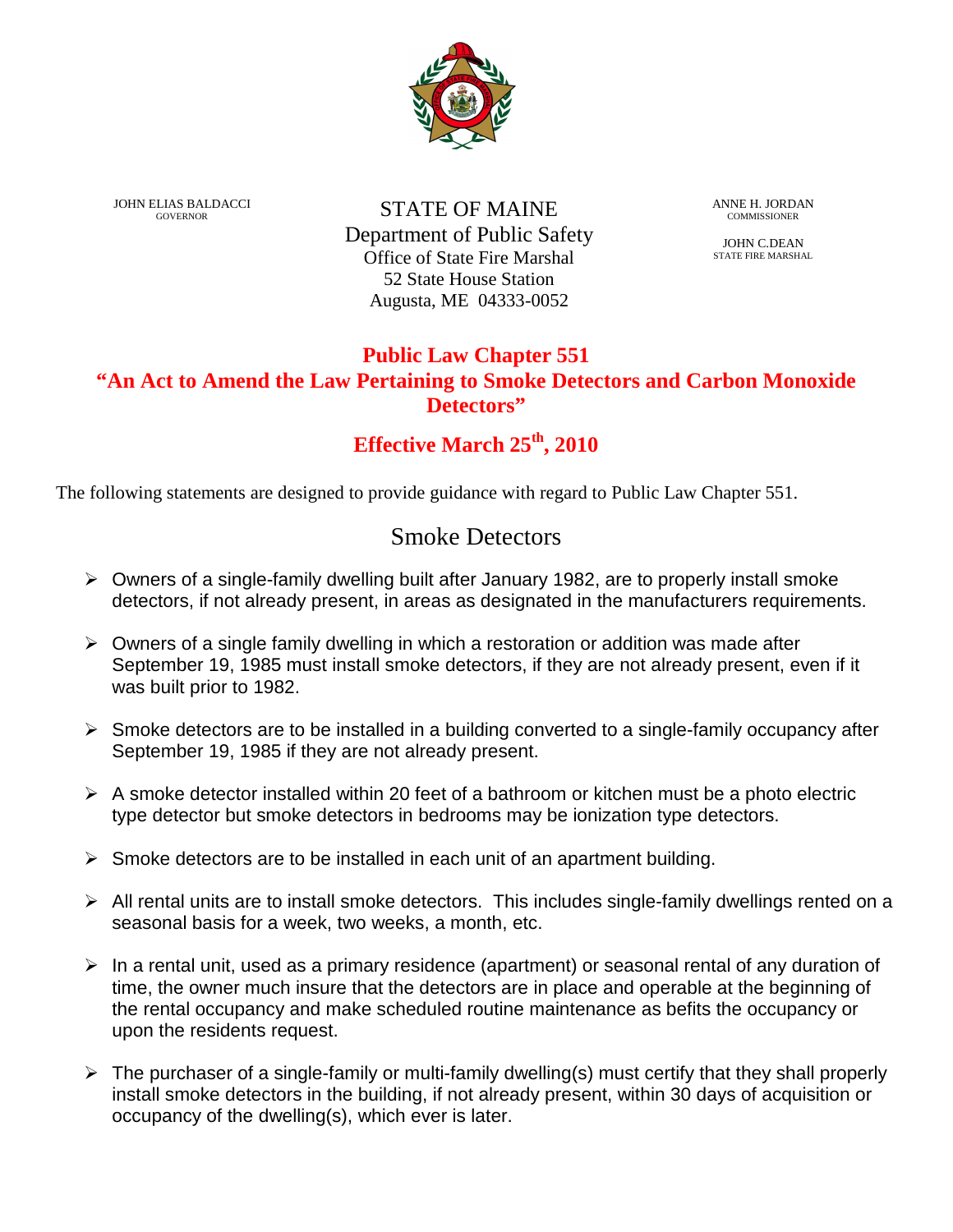## Carbon Monoxide Detectors

- $\triangleright$  All rental units, including apartments and seasonally rented single-family dwellings are to install CO detectors in each area within, or giving access to, the bedrooms. This means you can put one in each bedroom or in the hallway or room in which a person travels through to reach a bedroom(s). It is strongly recommended that no CO detector be placed in excess of 15 feet of any bedroom door.
- $\triangleright$  At present, unless a single-family dwelling had done an addition or restoration to the dwelling adding one bedroom after September 12, 2009, or had converted another structure over to a single family dwelling after September 12, 2009, they do not have to install a carbon monoxide detector. It is recommended that carbon monoxide detectors be installed in these occupancies.
- $\triangleright$  The purchaser of a single-family or multi-family dwelling(s) must certify that they shall properly install carbon monoxide detectors in the building, if not already present, within 30 days of acquisition or occupancy of the dwelling(s), which ever is later. This includes single-family dwellings in which the previous owner did not have to, by law, install a carbon monoxide detector.
- $\triangleright$  Carbon monoxide detectors must be powered by the electrical service in the building by plugging them in a wall outlet or by having them hardwired in by an electrician. In either case, the detector must have a battery backup as an alternative source of power in the event the building loses electrical service.

These statements may not answer all your questions. On the next page you will find the language for PL 551 for your reference. Please feel free to contact the Fire Marshal's Office at 626-3873 if you have any further questions with regard to this new law. Thank you for helping make Maine a safer place.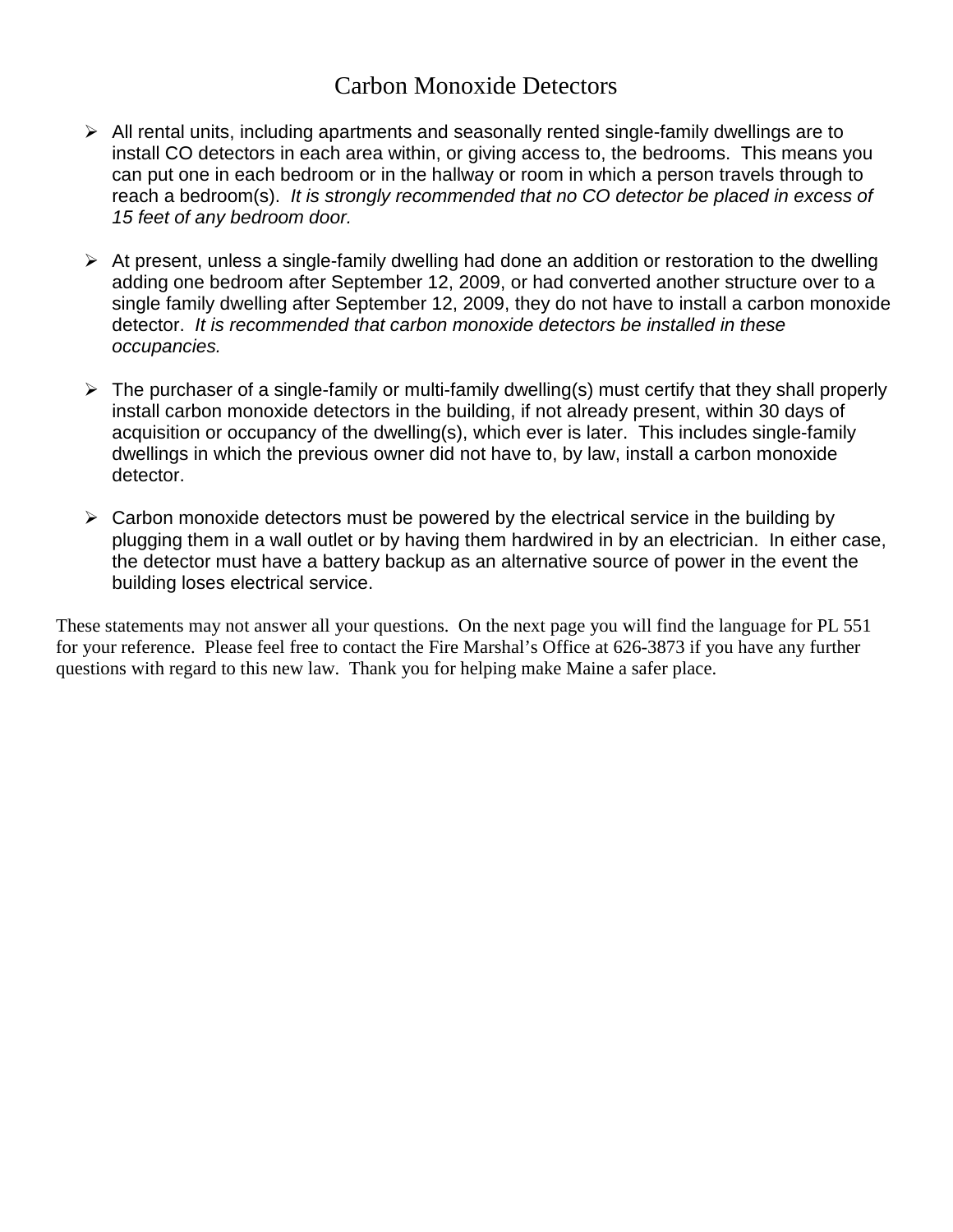PLEASE NOTE: Legislative Information cannot perform research, provide legal advice, or interpret Maine law. For legal assistance, please contact a qualified attorney.

## An Act To Amend the Law Pertaining to Smoke **Detectors and Carbon Monoxide Detectors**

**Emergency preamble. Whereas, acts and resolves of the Legislature do not become effective** until 90 days after adjournment unless enacted as emergencies; and

**Whereas,** smoke detectors and carbon monoxide detectors clearly save lives and property and widespread use must be promoted; and

**Whereas,** in the judgment of the Legislature, these facts create an emergency within the meaning of the Constitution of Maine and require the following legislation as immediately necessary for the preservation of the public peace, health and safety; now, therefore,

### Be it enacted by the People of the State of Maine as follows:

Sec. 1. 25 MRSA §2464, sub-§2, as repealed and replaced by PL 2009, c. 162, §1, is repealed.

Sec. 2. 25 MRSA  $\S$ 2464, sub- $\S$ 2-A is enacted to read:

2-A. Smoke detectors required. The owner shall properly install, or cause to be properly installed, in accordance with the manufacturer's requirements at the time of installation, smoke detectors  $\text{in}:$ 

A. A single-family dwelling the construction of which is completed after January 1, 1982;

B. Each unit in a building of multifamily occupancy;

C. An addition to or restoration of an existing single-family dwelling that adds at least one bedroom to the dwelling and the construction of which is completed after September 19, 1985; and

D. A conversion of a building to a single-family dwelling completed after September 19, 1985.

A smoke detector installed or replaced, after the effective date of this subsection, within 20 feet of a kitchen or of a bathroom containing a tub or shower must be a photoelectric-type smoke detector except that ionization detectors are permitted within the bedrooms even if the bedroom is within 20 feet of a kitchen or bathroom containing a tub or shower.

Sec. 3. 25 MRSA §2464, sub-§6, as amended by PL 2009, c. 162, §2, is further amended to read:

**6. Liability.** Nothing in this section gives rise to any action against an owner required to comply with subsection 22-A or subsection 9, paragraph A if the owner has conducted an inspection of the required smoke detectors immediately after installation and has reinspected the smoke detectors prior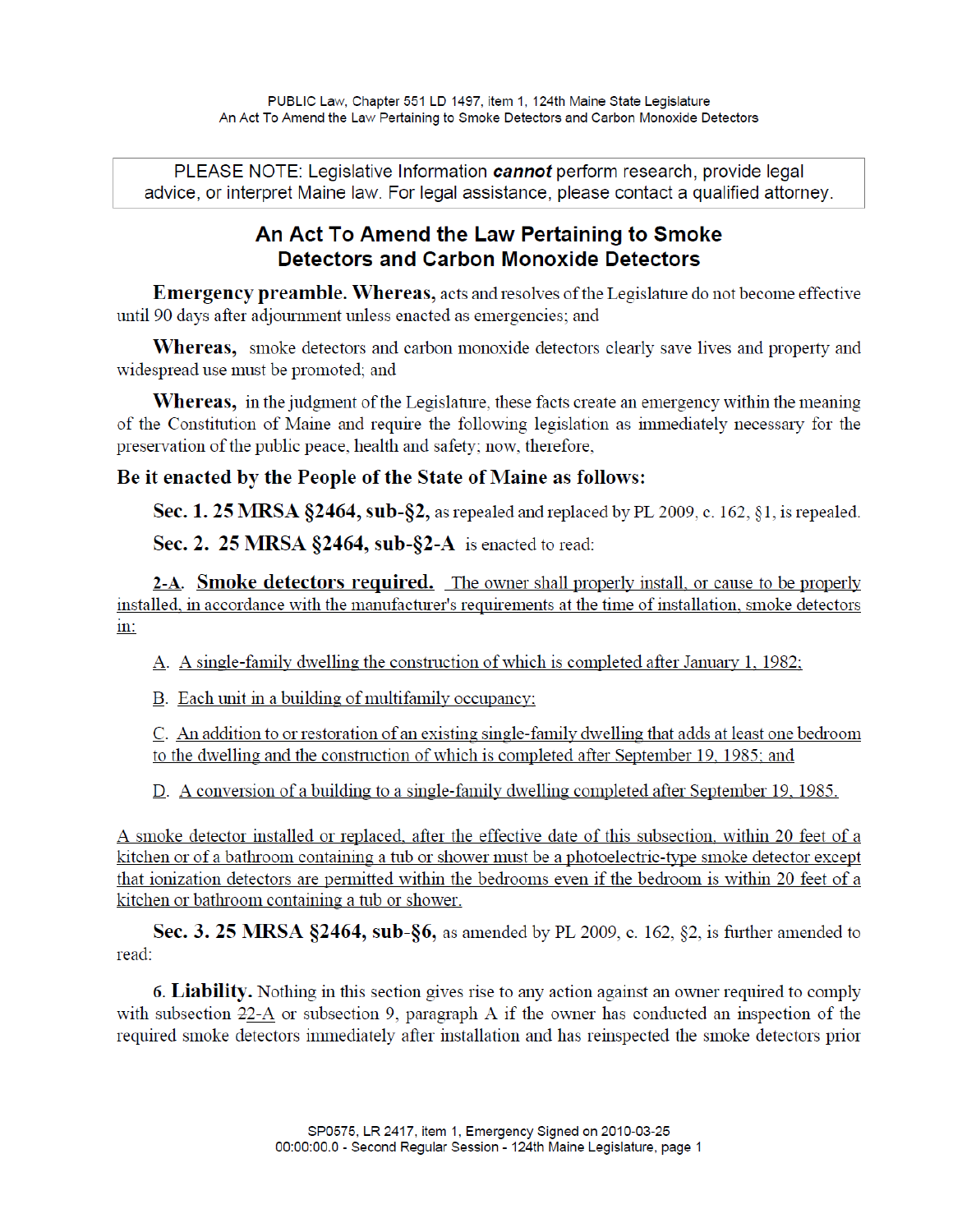to occupancy by each new tenant, unless the owner has been given at least 24 hours' actual notice of a defect or failure of the smoke detector to operate properly and has failed to take action to correct the defect or failure.

Sec. 4. 25 MRSA §2464, sub-§9, as enacted by PL 2009, c. 162, §3, is amended to read:

9. Rental units. In an apartmenta unit occupied under the terms of a rental agreement or under a month-to-month tenancy:

A. At the time of each occupancy, the landlord shall provide smoke detectors if they are not already present. The smoke detectors must be in working condition. After notification, in writing, of any deficiencies by the tenant, the landlord shall repair or replace the smoke detectors. If the landlord did not know and had not been notified of the need to repair or replace a smoke detector, the landlord's failure to repair or replace the smoke detector may not be considered as evidence of negligence in a subsequent civil action arising from death, property loss or personal injury; and

B. The tenant shall keep the smoke detectors in working condition by keeping charged batteries in battery-operated the smoke detectors, by testing the smoke detectors periodically and by refraining from disabling the smoke detectors.; and

C. The landlord may install 10-year sealed tamper-resistant battery-powered smoke detectors if the unit is a single-family dwelling.

Sec. 5. 25 MRSA §2464, sub-§10, as enacted by PL 2009, c. 162, §4, is amended to read:

10. Transfer of dwelling. A person who, after October 31, 2009, acquires by sale or exchange a single-family dwelling or a multiapartment building shall install smoke detectors in the acquired dwelling within 30 days of acquisition or occupancy of the dwelling, whichever is later, if smoke detectors are not already present, and shall certify at the closing of the transaction that the dwelling or multiapartment building is provided with smoke detectors in accordance with this section the purchaser will make the proper installation. This certification must be signed and dated by the purchaser. The smoke detectors must be installed in accordance with the manufacturer's requirements at the time of installation. The smoke detectors must be powered by the electrical service in the building or by battery.

A person may not have a claim for relief against a property owner, a property purchaser, an authorized agent of a property owner or purchaser, a person in possession of real property or a smoke detector installer, a closing agent or a lender for any damages resulting from the proper operation, maintenance or effectiveness of a smoke detector.

Violation of this subsection does not create a defect in title.

Sec. 6. 25 MRSA §2468, sub-§1, **[B**, as enacted by PL 2009, c. 162, §5, is amended to read:

B. "ElectricalPowered by the electrical service" means powered by a battery and either a device plugged into an electrical outlet or hardwired.

Sec. 7. 25 MRSA §2468, sub-§2, as enacted by PL 2009, c. 162, §5, is amended to read: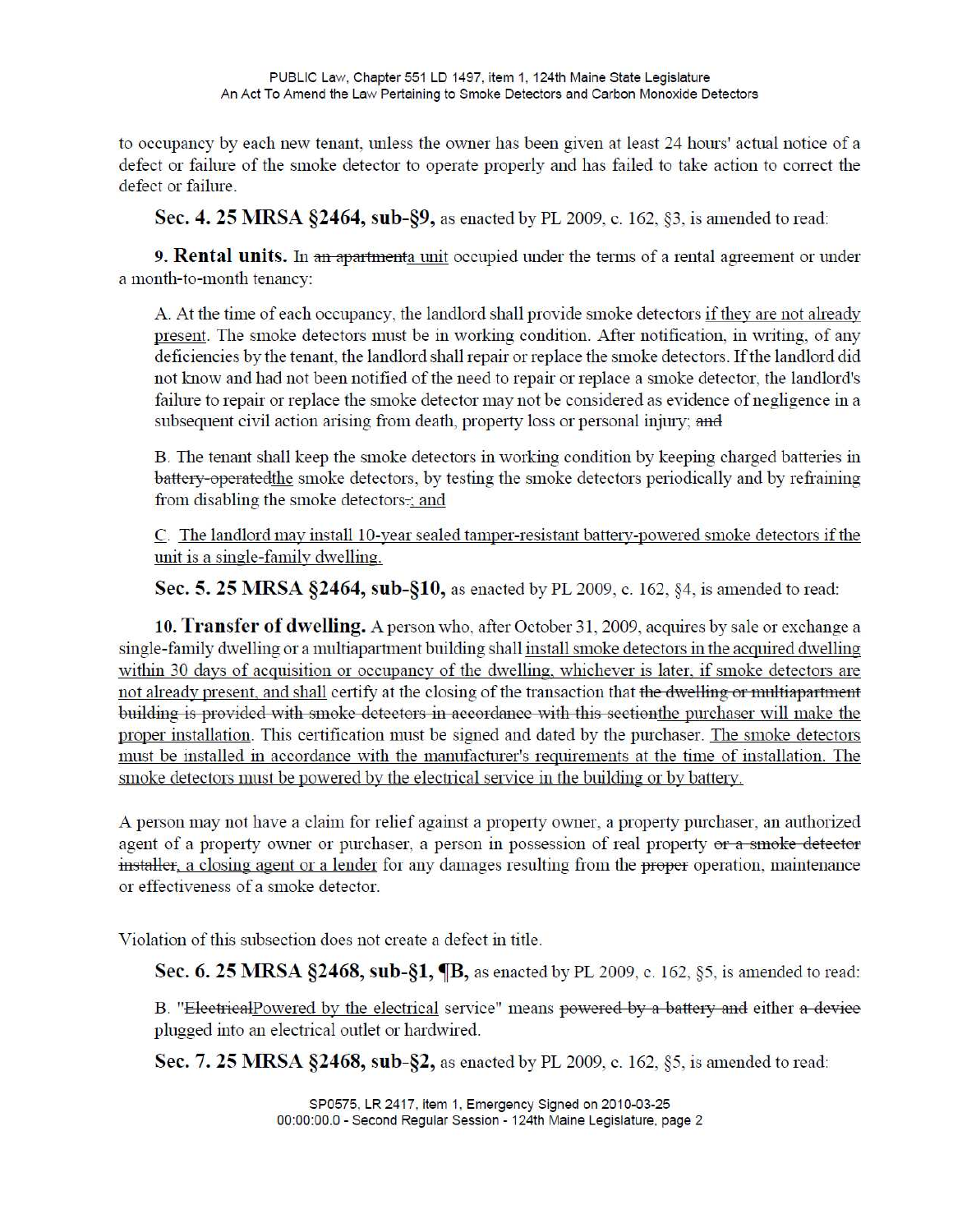2. Carbon monoxide detectors required. The owner shall install, or cause to be installed, by the manufacturer's requirements at least one approved carbon monoxide detector in each area within, or giving access to, bedrooms in:

A. Each apartmentunit in any building of multifamily occupancy;

B. Any addition to or restoration of an existing single-family dwelling that adds at least one bedroom to the dwelling unit; and

C. Any conversion of a building to a single-family dwelling.

A carbon monoxide detector must be powered both by the electrical service in the building or dwelling and by battery.

Sec. 8. 25 MRSA §2468, sub-§4, as enacted by PL 2009, c. 162, §5, is amended to read:

**4. New construction.** A person who constructs a single-family dwelling shall install at least one carbon monoxide detector in each area within, or giving access to, any bedroom in the dwelling. The carbon monoxide detector must be powered both by the electrical service in the dwelling and by battery.

Sec. 9. 25 MRSA §2468, sub-§5, as enacted by PL 2009, c. 162, §5, is amended to read:

5. **Rental units.** In an apartmenta unit occupied under the terms of a rental agreement or under a month-to-month tenancy:

A. At the time of each occupancy, the landlord shall provide carbon monoxide detectors if carbon monoxide detectors are not already present. The carbon monoxide detectors must be in working condition. After notification, in writing, of any deficiencies by the tenant, the landlord shall repair or replace the carbon monoxide detectors. If the landlord did not know and had not been notified of the need to repair or replace a carbon monoxide detector, the landlord's failure to repair or replace the carbon monoxide detector may not be considered as evidence of negligence in a subsequent civil action arising from death, property loss or personal injury; and

B. The tenant shall keep the carbon monoxide detectors in working condition by keeping the carbon monoxide detectors connected to the electrical service in the building, by keeping charged batteries in battery-operated carbon monoxide detectors backed up by batteries, by testing the carbon monoxide detectors periodically and by refraining from disabling the carbon monoxide detectors.

Sec. 10. 25 MRSA §2468, sub-§6, as enacted by PL 2009, c. 162, §5, is amended to read:

6. Transfer of dwelling. A person who, after October 31, 2009, acquires by sale or exchange a single-family dwelling or a multiapartment building shall install carbon monoxide detectors in the acquired dwelling within 30 days of acquisition or occupancy of the dwelling, whichever is later, if carbon monoxide detectors are not already present, and shall certify at the closing of the transaction that the dwelling or multiapartment building is provided with carbon monoxide detectors in accordance with this section purchaser will make the proper installation. This certification must be signed and dated by